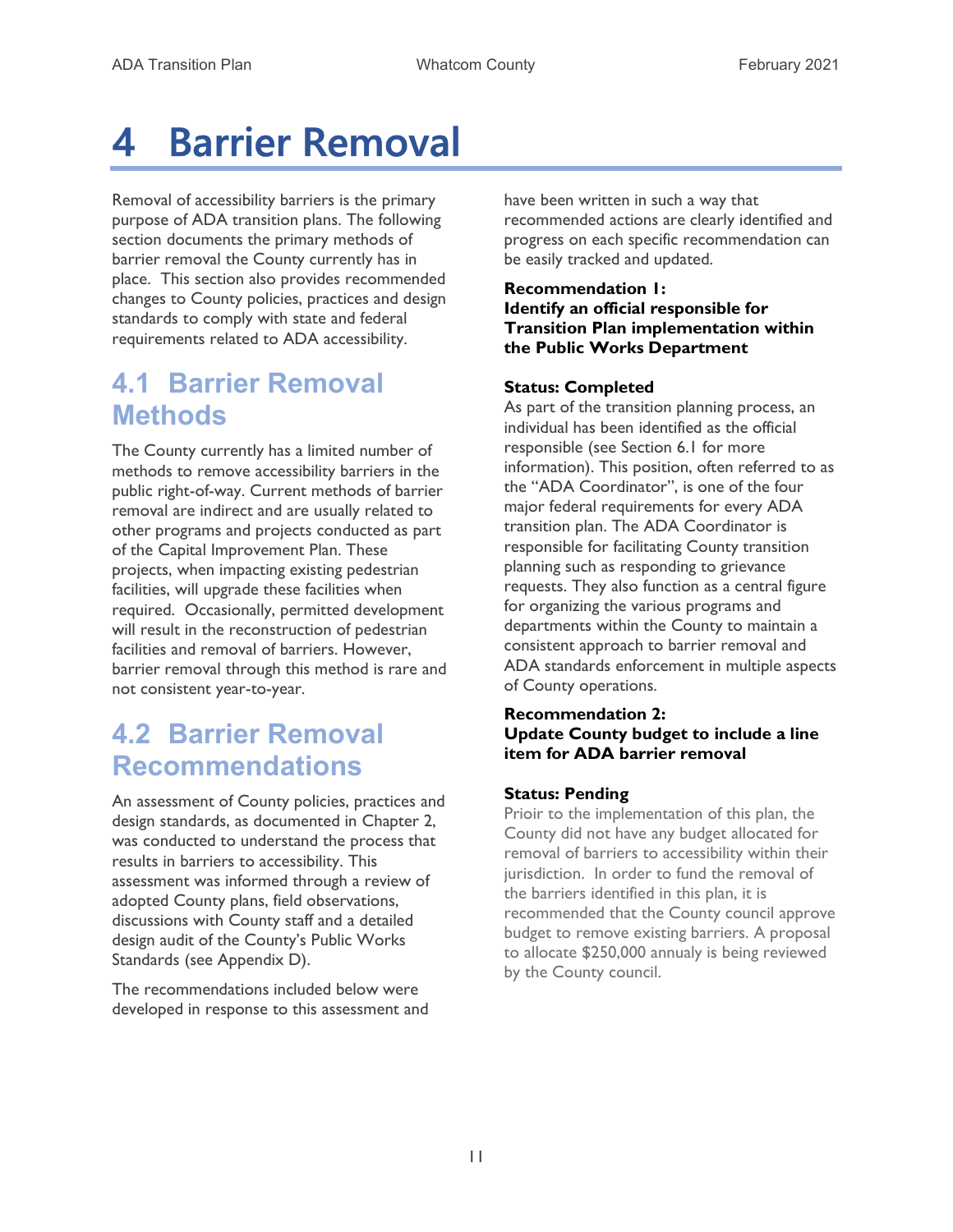#### Recommendation 3: Update County design standards to match ADA Standards

#### Status: Pending

County practice and design standards must comply with federal ADA guidance. If standards are not updated and enforced, new or reconstructed pedestrian facilities may not be constructed to current accessibility standards, requiring costly revision, and increasing the duration it will take the County to remove accessibility barriers.

A detailed audit of County design standards using the 2010 ADAS and Proposed Accessible Guidelines for Pedestrian Facilities in the Public Right-of-Way 2005 (PROWAG) was conducted to inform Chapter 2. This audit, which is included in Appendix D, recommends several specific changes to the County's Development Standards and Standard Drawings.

# Recommendation 4: Educate County staff, consultants, and contractors on ADA standards

#### Status: On-going

Transition plans are often a learning experience for County staff, consultants, and contractors alike since they change existing practices and expectations. The County should use updates to the County's design standards as an opportunity to teach and learn about accessibility and the barriers that those with limited mobility or sight experience when traveling in the County's public right-of-way. Education can take many forms from review of updated design standards with key individuals such as field inspectors and contractors, development and review of County specific design standards or checklists with County engineers, or training from groups that serve those with disabilities.

# Recommendation 5: Adopt a Countywide Accessible Pedestrian Signal (APS) policy

#### Status: Pending

Accessible Pedestrian Signal (APS) policies serve as a means for cities to be consistent with ADA requirements at traffic signals. The APS policy covers the location and means of communication for APS devices that "communicate information about pedestrian timing in nonvisual formats such as audible tones, verbal messages, and/or vibrating surfaces" (MUTCD). Because the City of Bellingham Public Works staff maintain the County's signal systems, it is recommended that the county adopt the City of Bellingham's APS policy. The City's APS policy is included in Appendix B.

#### Recommendation 6:

Provide more accessible options for community members to participate in grievance process for barriers to accessibility

#### Status: Pending

Public entities subject to Title II of the ADA are required to adopt and publish a grievance procedure as part of their transition plan. A grievance process allows community members to formally report denial of access to a County facility, program, or activity based on disability.

Currently, The Whatcom County Code section 2.86 discusses the procedure for filing complaints and grievances pertaining to ADA compliance. The County uses a three-step process, with complaints being addressed first by the ADA Coordinator, then the ADA Compliance Committee, and finally, if still not resolved, to the County Council. While this approach is consistent with the Title II requirements, there is an opportunity to make the process itself more accessible. The procedure currently requires submitting a written complaint to the County ADA coordinator. The County's ADA webpage should be utilized to provide multiple options for requesting service and filing grievances including and accessible on-line form, and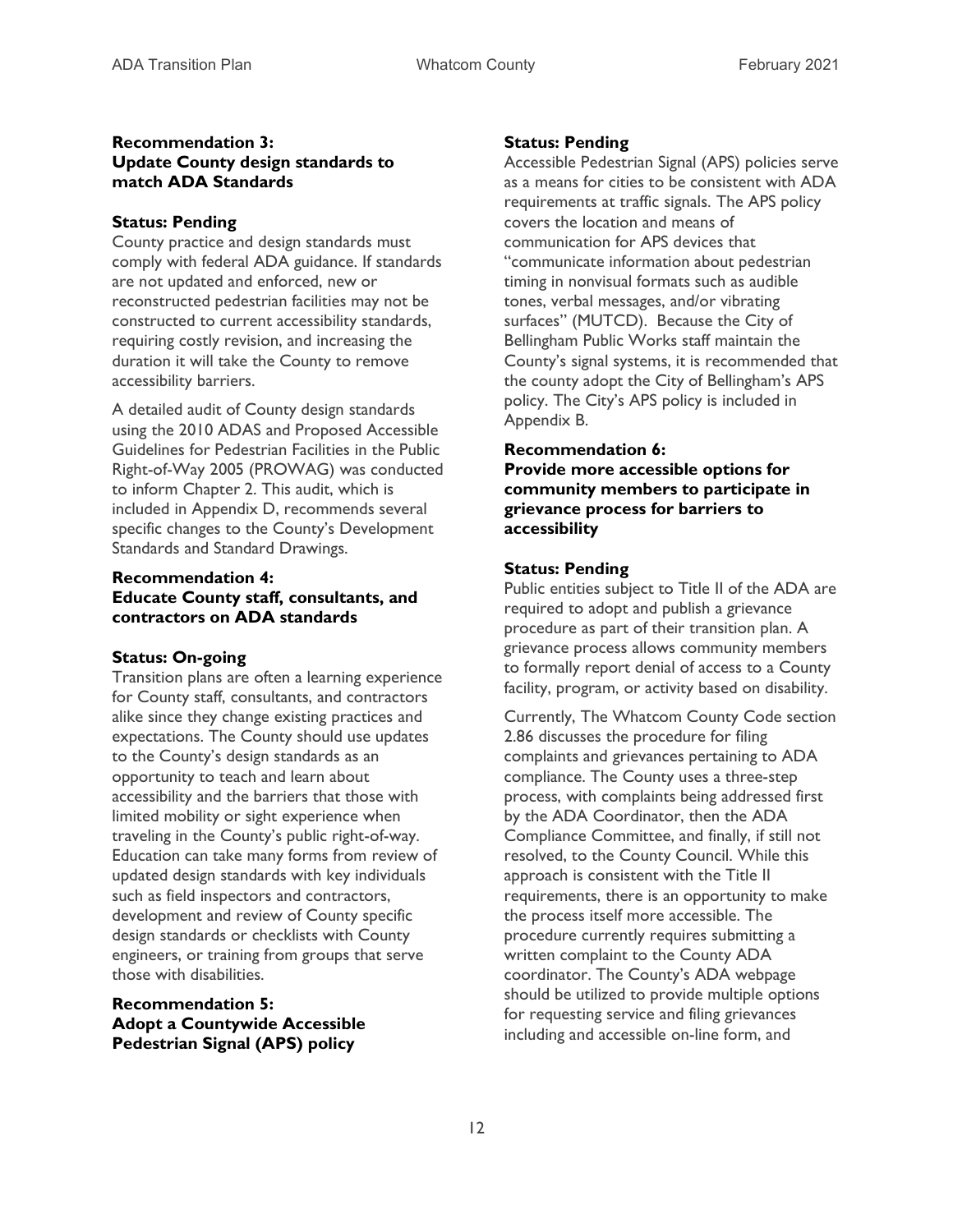phone, email, and in-person options for these requests.

In addition, it is recommended that the first step of the grievance process include notification to the appropriate County department. Including staff from the appropriate department will help provide the ADA Coordinator with the needed expertise to address the complaint. This will also provide a valuable feedback loop between the County staff and the public.

# Recommendation 7: Develop a consistent and centralized MEF documentation database

#### Status: Underway

Maximum extent feasible (MEF) is policy that dictates that alterations that could affect the usability of a facility in the public right-of-way must be made in an accessible manner to the maximum extent feasible. ADA Standards for Accessible Design (2010) dictates that:

> Each facility or part of a facility altered by, on behalf of, or for the use of a public entity in a manner that affects or could affect the usability of the facility or part of the facility shall, to the maximum extent feasible, be altered in such manner that the altered portion of the facility is readily accessible to and usable by individuals with disabilities, if the alteration was commenced after January 26, 1992.

Whatcom County should adopt a MEF documentation process and standard template for the documentation of maximum extent feasible when addressing new or altered construction. Each project to remove barriers should be evaluated to determine if improvements to the facility in the public rightof-way are feasible in the engineering design phase. Some barriers may be infeasible to remove or may be removable only to a point.

Where this is the case the County should document the reason for the variation from accessibility standards. This documentation should be stored in a centralized location and be linked to the County's GIS ADA selfassessment database and/or asset management software to ensure consistency of data.

Consolidation of past MEF records into this data is also recommended. A template example has been provided in Appendix C.

#### Recommendation 8: Develop performance measures and processes to track removal of barriers

#### Status: Pending

The primary purpose of an ADA transition plan is to develop a plan for removal of accessibility barriers. In order to show progress towards this requirement, the County should develop a process of tracking barrier removal on a year by year basis. It is recommended that the County actively update the GIS ADA self-assessment database developed for this plan, tracking how and when ADA barriers are removed. This data can be used to provide annual updates on progress and demonstrate to the public as well as federal regulators that the County is making progress to meet Title II requirements.

# Recommendation 9: Whatcom Chief Ferry replacement and dock improvements.

#### Status: Underway

The County should continue to pursue funding to replace the existing boat with a new, more accessible ferry.

The County should also create a plan to remove the accessibility barriers at both dock locations. Improvements to be considered should include;

Additional signing to direct pedestrians to the pedestrian staging area